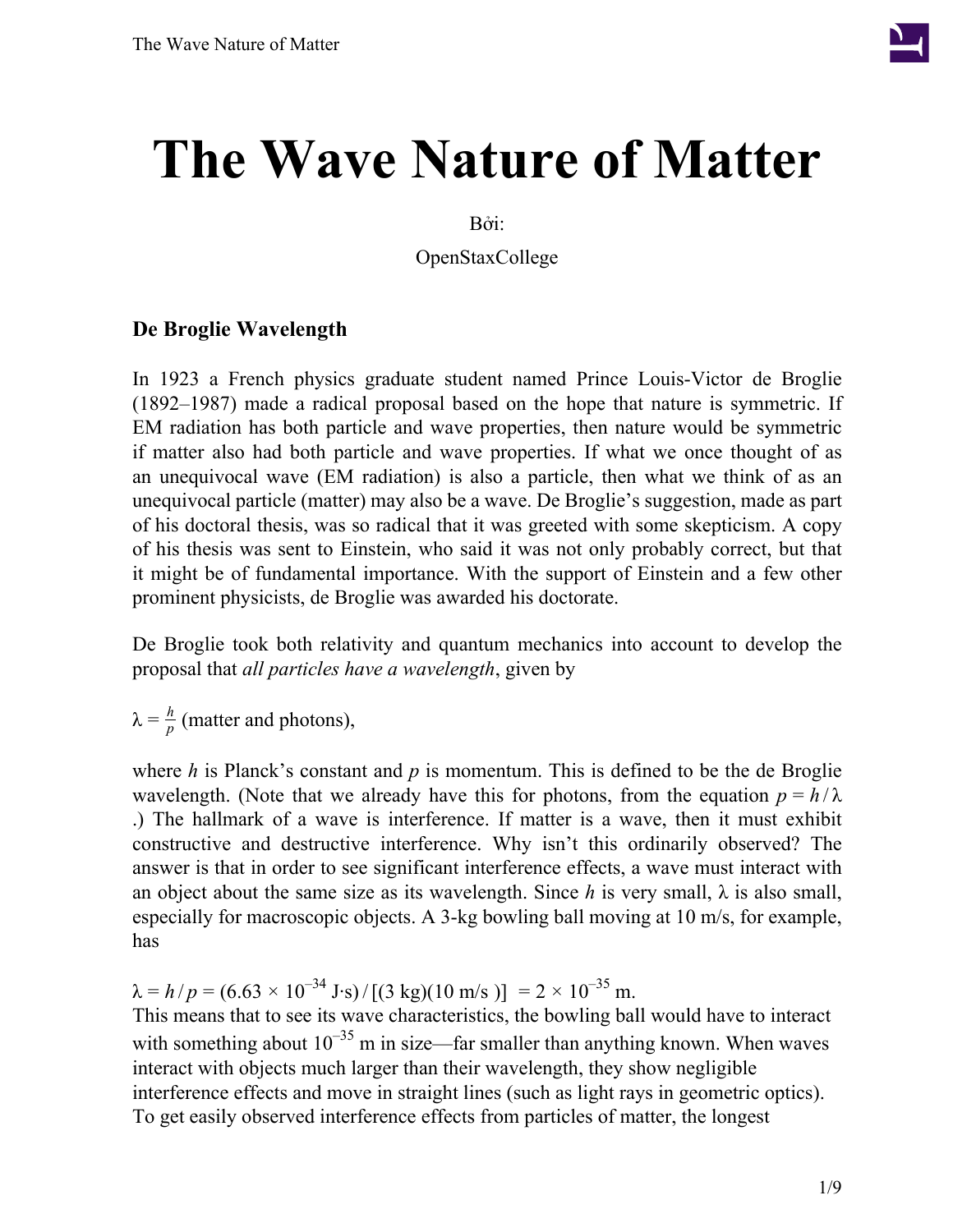wavelength and hence smallest mass possible would be useful. Therefore, this effect was first observed with electrons.

American physicists Clinton J. Davisson and Lester H. Germer in 1925 and, independently, British physicist G. P. Thomson (son of J. J. Thomson, discoverer of the electron) in 1926 scattered electrons from crystals and found diffraction patterns. These patterns are exactly consistent with interference of electrons having the de Broglie wavelength and are somewhat analogous to light interacting with a diffraction grating. (See  $[\text{link}]$ .)

Connections: Waves

All microscopic particles, whether massless, like photons, or having mass, like electrons, have wave properties. The relationship between momentum and wavelength is fundamental for all particles.

De Broglie's proposal of a wave nature for all particles initiated a remarkably productive era in which the foundations for quantum mechanics were laid. In 1926, the Austrian physicist Erwin Schrödinger (1887–1961) published four papers in which the wave nature of particles was treated explicitly with wave equations. At the same time, many others began important work. Among them was German physicist Werner Heisenberg (1901–1976) who, among many other contributions to quantum mechanics, formulated a mathematical treatment of the wave nature of matter that used matrices rather than wave equations. We will deal with some specifics in later sections, but it is worth noting that de Broglie's work was a watershed for the development of quantum mechanics. De Broglie was awarded the Nobel Prize in 1929 for his vision, as were Davisson and G. P. Thomson in 1937 for their experimental verification of de Broglie's hypothesis.

<span id="page-1-0"></span>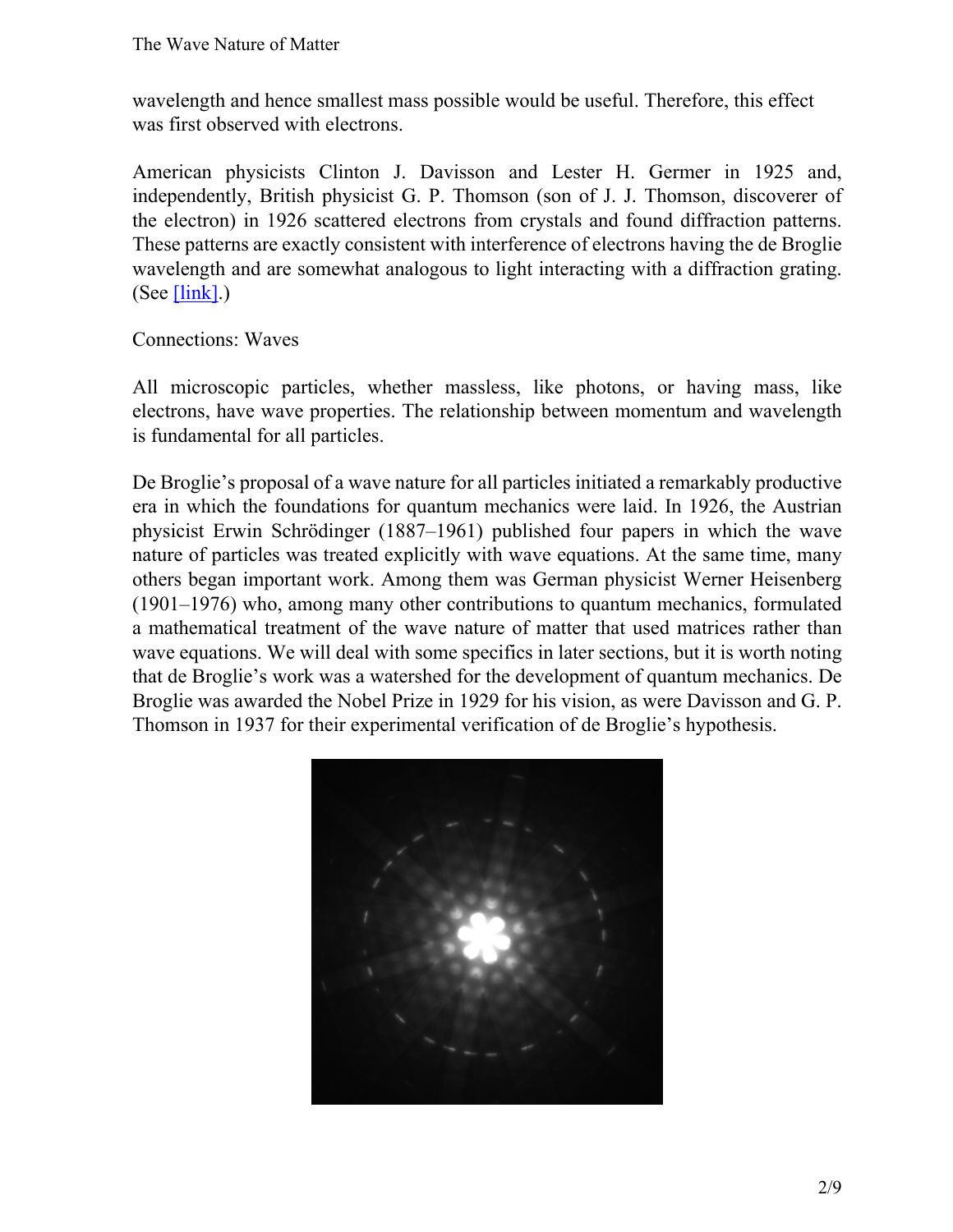*This diffraction pattern was obtained for electrons diffracted by crystalline silicon. Bright regions are those of constructive interference, while dark regions are those of destructive interference. (credit: Ndthe, Wikimedia Commons)*

Electron Wavelength versus Velocity and Energy

For an electron having a de Broglie wavelength of 0.167 nm (appropriate for interacting with crystal lattice structures that are about this size): (a) Calculate the electron's velocity, assuming it is nonrelativistic. (b) Calculate the electron's kinetic energy in eV.

## **Strategy**

For part (a), since the de Broglie wavelength is given, the electron's velocity can be obtained from  $\lambda = h/p$  by using the nonrelativistic formula for momentum,  $p = mv$ . For part (b), once  $\nu$  is obtained (and it has been verified that  $\nu$  is nonrelativistic), the classical kinetic energy is simply  $(1/2)mv^2$ .

# **Solution for (a)**

Substituting the nonrelativistic formula for momentum  $(p = mv)$  into the de Broglie wavelength gives

$$
\lambda = \frac{h}{p} = \frac{h}{mv}.
$$

Solving for *v* gives

$$
v=\frac{h}{m\lambda}.
$$

Substituting known values yields

 $v = \frac{6.63 \times 10^{-34} \text{ J} \cdot \text{s}}{(9.11 \times 10^{-31} \text{ J} \cdot \text{s})(9.167 \text{ m})}$  $\frac{6.63 \times 10^{-34} \text{ J} \cdot \text{s}}{(9.11 \times 10^{-31} \text{ kg})(0.167 \times 10^{-9} \text{ m})} = 4.36 \times 10^{6} \text{ m/s}.$ 

# **Solution for (b)**

While fast compared with a car, this electron's speed is not highly relativistic, and so we can comfortably use the classical formula to find the electron's kinetic energy and convert it to eV as requested.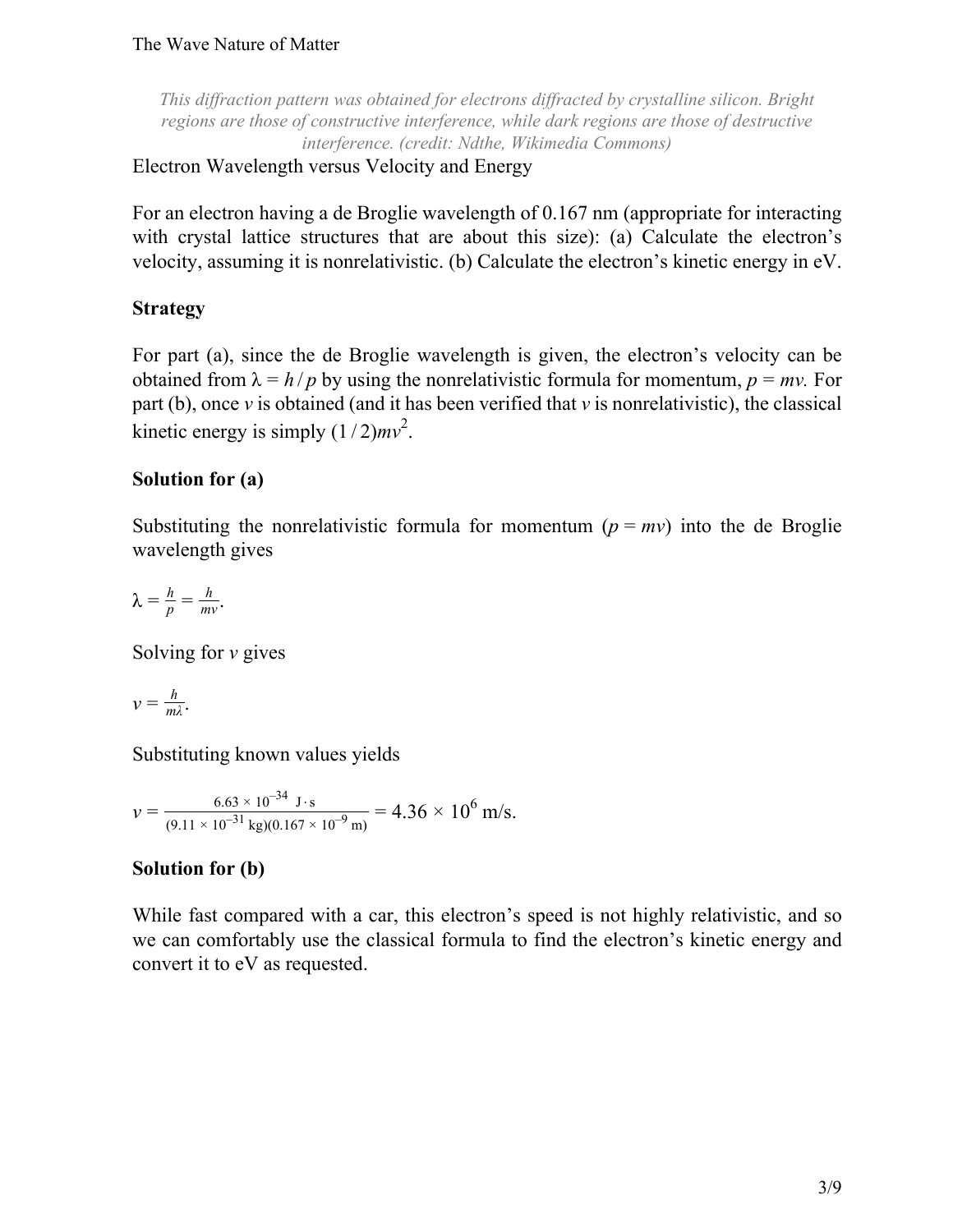KE = 
$$
\frac{1}{2}mv^2
$$
  
\n=  $\frac{1}{2}(9.11 \times 10^{-31} \text{ kg})(4.36 \times 10^6 \text{ m/s})^2$   
\n=  $(86.4 \times 10^{-18} \text{ J})\left(\frac{1 \text{ eV}}{1.602 \times 10^{-19} \text{ J}}\right)$   
\n= 54.0 eV

#### **Discussion**

This low energy means that these 0.167-nm electrons could be obtained by accelerating them through a 54.0-V electrostatic potential, an easy task. The results also confirm the assumption that the electrons are nonrelativistic, since their velocity is just over 1% of the speed of light and the kinetic energy is about 0.01% of the rest energy of an electron (0.511 MeV). If the electrons had turned out to be relativistic, we would have had to use more involved calculations employing relativistic formulas.

#### **Electron Microscopes**

One consequence or use of the wave nature of matter is found in the electron microscope. As we have discussed, there is a limit to the detail observed with any probe having a wavelength. Resolution, or observable detail, is limited to about one wavelength. Since a potential of only 54 V can produce electrons with sub-nanometer wavelengths, it is easy to get electrons with much smaller wavelengths than those of visible light (hundreds of nanometers). Electron microscopes can, thus, be constructed to detect much smaller details than optical microscopes. (See [\[link\]](#page-4-0).)

There are basically two types of electron microscopes. The transmission electron microscope (TEM) accelerates electrons that are emitted from a hot filament (the cathode). The beam is broadened and then passes through the sample. A magnetic lens focuses the beam image onto a fluorescent screen, a photographic plate, or (most probably) a CCD (light sensitive camera), from which it is transferred to a computer. The TEM is similar to the optical microscope, but it requires a thin sample examined in a vacuum. However it can resolve details as small as 0.1 nm  $(10^{-10}$  m), providing magnifications of 100 million times the size of the original object. The TEM has allowed us to see individual atoms and structure of cell nuclei.

The scanning electron microscope (SEM) provides images by using secondary electrons produced by the primary beam interacting with the surface of the sample (see [\[link\]\)](#page-4-0). The SEM also uses magnetic lenses to focus the beam onto the sample. However, it moves the beam around electrically to "scan" the sample in the *x* and *y* directions. A CCD detector is used to process the data for each electron position, producing images like the one at the beginning of this chapter. The SEM has the advantage of not requiring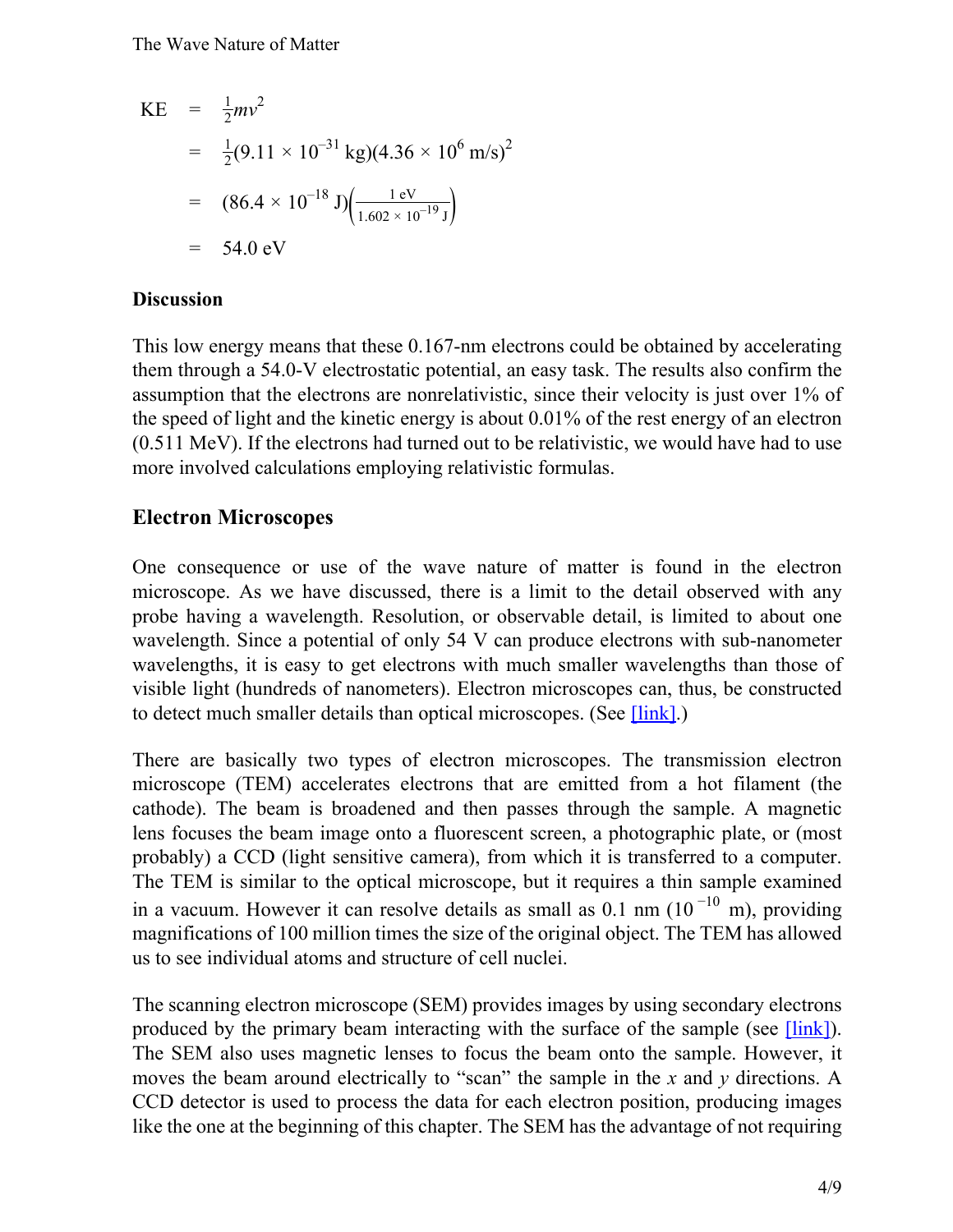a thin sample and of providing a 3-D view. However, its resolution is about ten times less than a TEM.

<span id="page-4-0"></span>

*Schematic of a scanning electron microscope (SEM) (a) used to observe small details, such as those seen in this image of a tooth of a Himipristis, a type of shark (b). (credit: Dallas Krentzel, Flickr)*

Electrons were the first particles with mass to be directly confirmed to have the wavelength proposed by de Broglie. Subsequently, protons, helium nuclei, neutrons, and many others have been observed to exhibit interference when they interact with objects having sizes similar to their de Broglie wavelength. The de Broglie wavelength for massless particles was well established in the 1920s for photons, and it has since been observed that all massless particles have a de Broglie wavelength  $\lambda = h/p$ . The wave nature of all particles is a universal characteristic of nature. We shall see in following sections that implications of the de Broglie wavelength include the quantization of energy in atoms and molecules, and an alteration of our basic view of nature on the microscopic scale. The next section, for example, shows that there are limits to the precision with which we may make predictions, regardless of how hard we try. There are even limits to the precision with which we may measure an object's location or energy.

#### Making Connections: A Submicroscopic Diffraction Grating

The wave nature of matter allows it to exhibit all the characteristics of other, more familiar, waves. Diffraction gratings, for example, produce diffraction patterns for light that depend on grating spacing and the wavelength of the light. This effect, as with most wave phenomena, is most pronounced when the wave interacts with objects having a size similar to its wavelength. For gratings, this is the spacing between multiple slits.) When electrons interact with a system having a spacing similar to the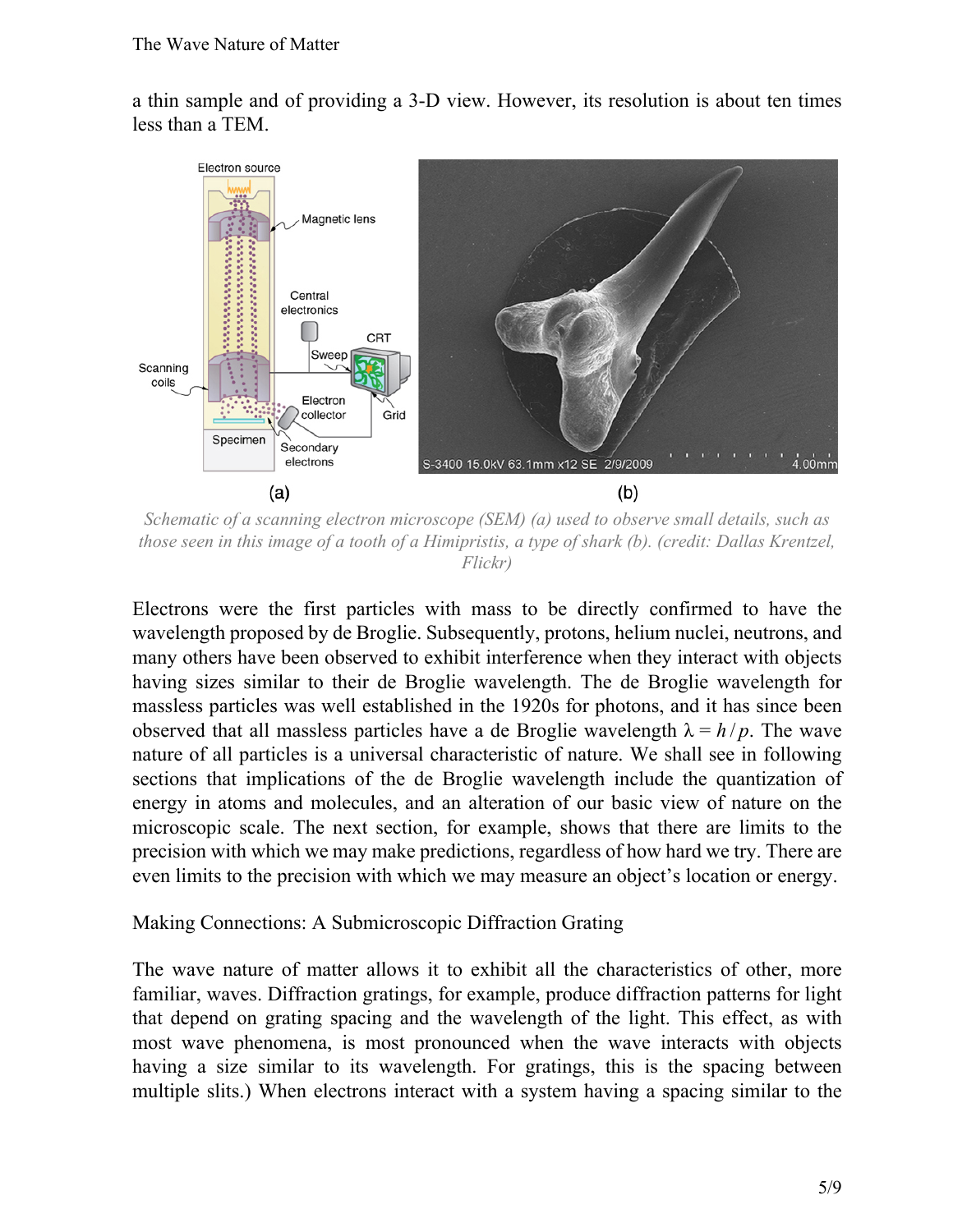electron wavelength, they show the same types of interference patterns as light does for diffraction gratings, as shown at top left in [\[link\]](#page-5-0).

Atoms are spaced at regular intervals in a crystal as parallel planes, as shown in the bottom part of <u>[link]</u>. The spacings between these planes act like the openings in a diffraction grating. At certain incident angles, the paths of electrons scattering from successive planes differ by one wavelength and, thus, interfere constructively. At other angles, the path length differences are not an integral wavelength, and there is partial to total destructive interference. This type of scattering from a large crystal with welldefined lattice planes can produce dramatic interference patterns. It is called *Bragg reflection*, for the father-and-son team who first explored and analyzed it in some detail. The expanded view also shows the path-length differences and indicates how these depend on incident angle  $\theta$  in a manner similar to the diffraction patterns for x rays reflecting from a crystal.

<span id="page-5-0"></span>

*The diffraction pattern at top left is produced by scattering electrons from a crystal and is graphed as a function of incident angle relative to the regular array of atoms in a crystal, as shown at bottom. Electrons scattering from the second layer of atoms travel farther than those scattered from the top layer. If the path length difference (PLD) is an integral wavelength, there is constructive interference.*

Let us take the spacing between parallel planes of atoms in the crystal to be *d*. As mentioned, if the path length difference (PLD) for the electrons is a whole number of wavelengths, there will be constructive interference—that is,  $PLD = n\lambda(n = 1, 2, 3, ...).$ Because AB=BC = *d* sin  $\theta$ , we have constructive interference when  $n\lambda = 2d \sin \theta$ . This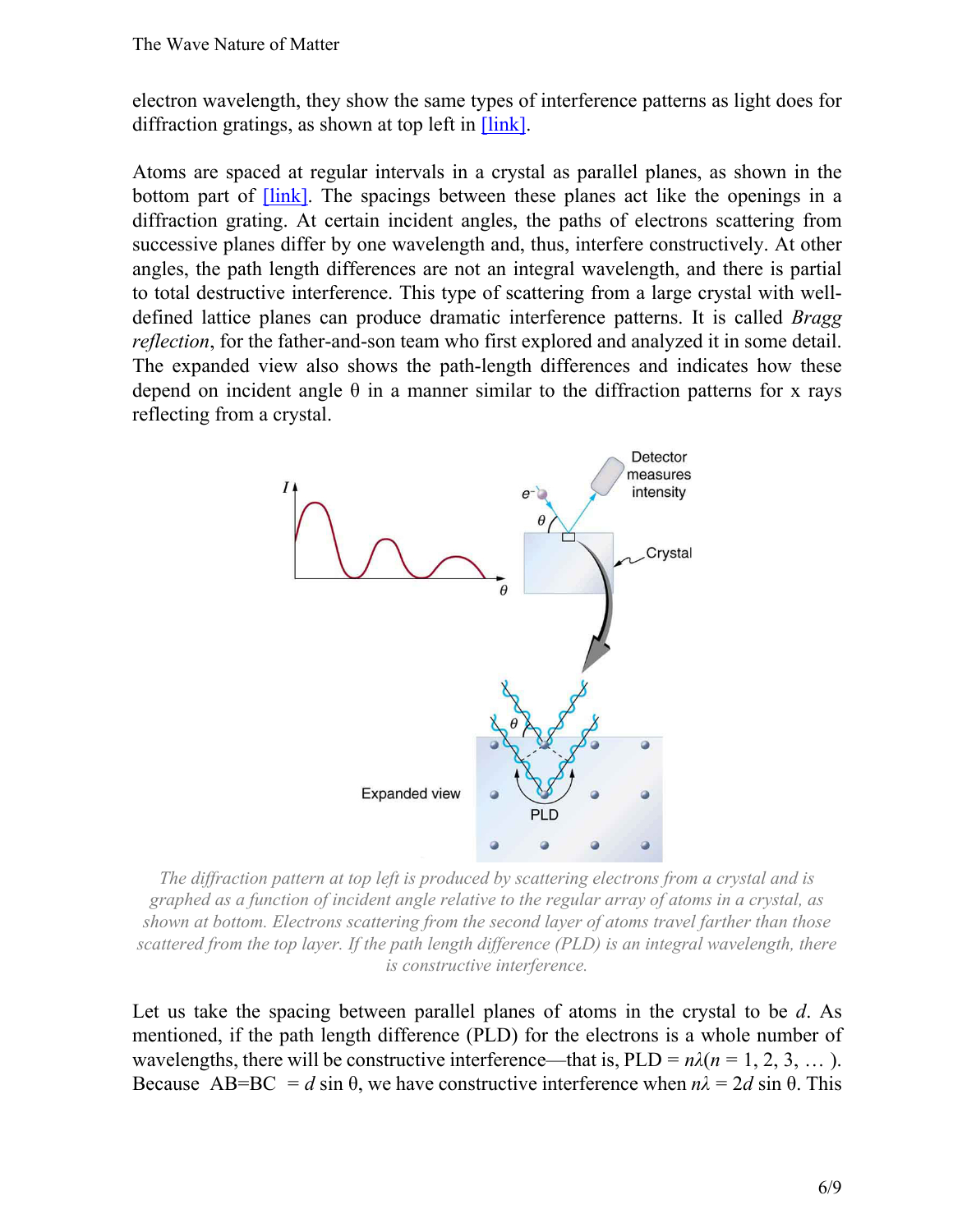relationship is called the *Bragg equation* and applies not only to electrons but also to x rays.

The wavelength of matter is a submicroscopic characteristic that explains a macroscopic phenomenon such as Bragg reflection. Similarly, the wavelength of light is a submicroscopic characteristic that explains the macroscopic phenomenon of diffraction patterns.

# **Section Summary**

- Particles of matter also have a wavelength, called the de Broglie wavelength, given by  $\lambda = \frac{h}{n}$  $\frac{n}{p}$ , where *p* is momentum.
- Matter is found to have the same *interference characteristics* as any other wave.

# **Conceptual Questions**

How does the interference of water waves differ from the interference of electrons? How are they analogous?

Describe one type of evidence for the wave nature of matter.

Describe one type of evidence for the particle nature of EM radiation.

## **Problems & Exercises**

At what velocity will an electron have a wavelength of 1.00 m?

$$
7.28\times10^{-4}\ \text{m}
$$

What is the wavelength of an electron moving at 3.00% of the speed of light?

At what velocity does a proton have a 6.00-fm wavelength (about the size of a nucleus)? Assume the proton is nonrelativistic. (1 femtometer =  $10^{-15}$  m.)

6.62  $\times$  10<sup>7</sup> m/s

What is the velocity of a 0.400-kg billiard ball if its wavelength is 7.50 cm (large enough for it to interfere with other billiard balls)?

Find the wavelength of a proton moving at 1.00% of the speed of light.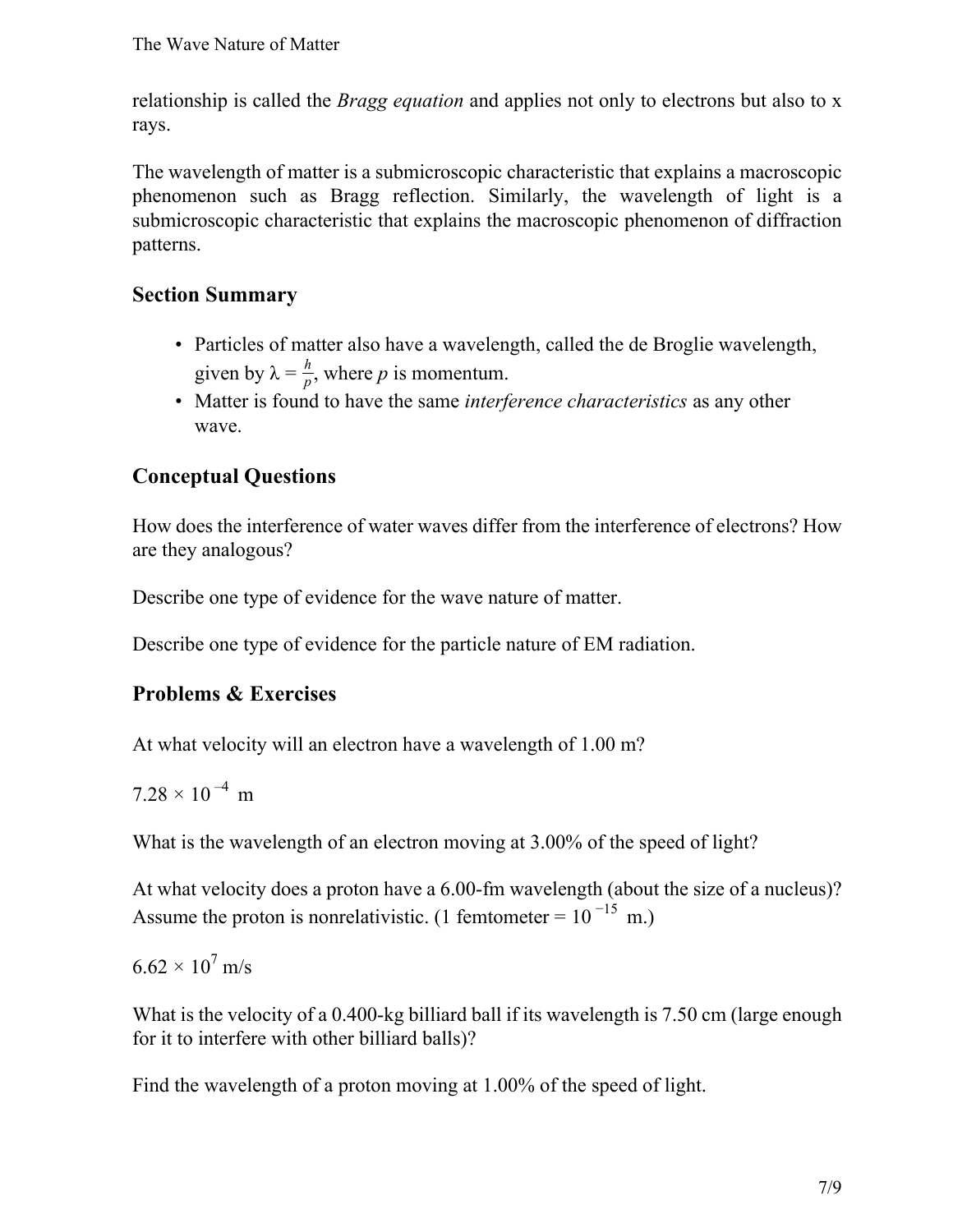$1.32 \times 10^{-13}$  m

Experiments are performed with ultracold neutrons having velocities as small as 1.00 m/ s. (a) What is the wavelength of such a neutron? (b) What is its kinetic energy in eV?

(a) Find the velocity of a neutron that has a 6.00-fm wavelength (about the size of a nucleus). Assume the neutron is nonrelativistic. (b) What is the neutron's kinetic energy in MeV?

(a)  $6.62 \times 10^7$  m/s

(b) 22.9 MeV

What is the wavelength of an electron accelerated through a 30.0-kV potential, as in a TV tube?

What is the kinetic energy of an electron in a TEM having a 0.0100-nm wavelength?

15.1 keV

(a) Calculate the velocity of an electron that has a wavelength of 1.00 μm. (b) Through what voltage must the electron be accelerated to have this velocity?

The velocity of a proton emerging from a Van de Graaff accelerator is 25.0% of the speed of light. (a) What is the proton's wavelength? (b) What is its kinetic energy, assuming it is nonrelativistic? (c) What was the equivalent voltage through which it was accelerated?

(a) 5.29 fm

(b)  $4.70 \times 10^{-12}$  J

(c) 29.4 MV

The kinetic energy of an electron accelerated in an x-ray tube is 100 keV. Assuming it is nonrelativistic, what is its wavelength?

## **Unreasonable Results**

(a) Assuming it is nonrelativistic, calculate the velocity of an electron with a 0.100-fm wavelength (small enough to detect details of a nucleus). (b) What is unreasonable about this result? (c) Which assumptions are unreasonable or inconsistent?